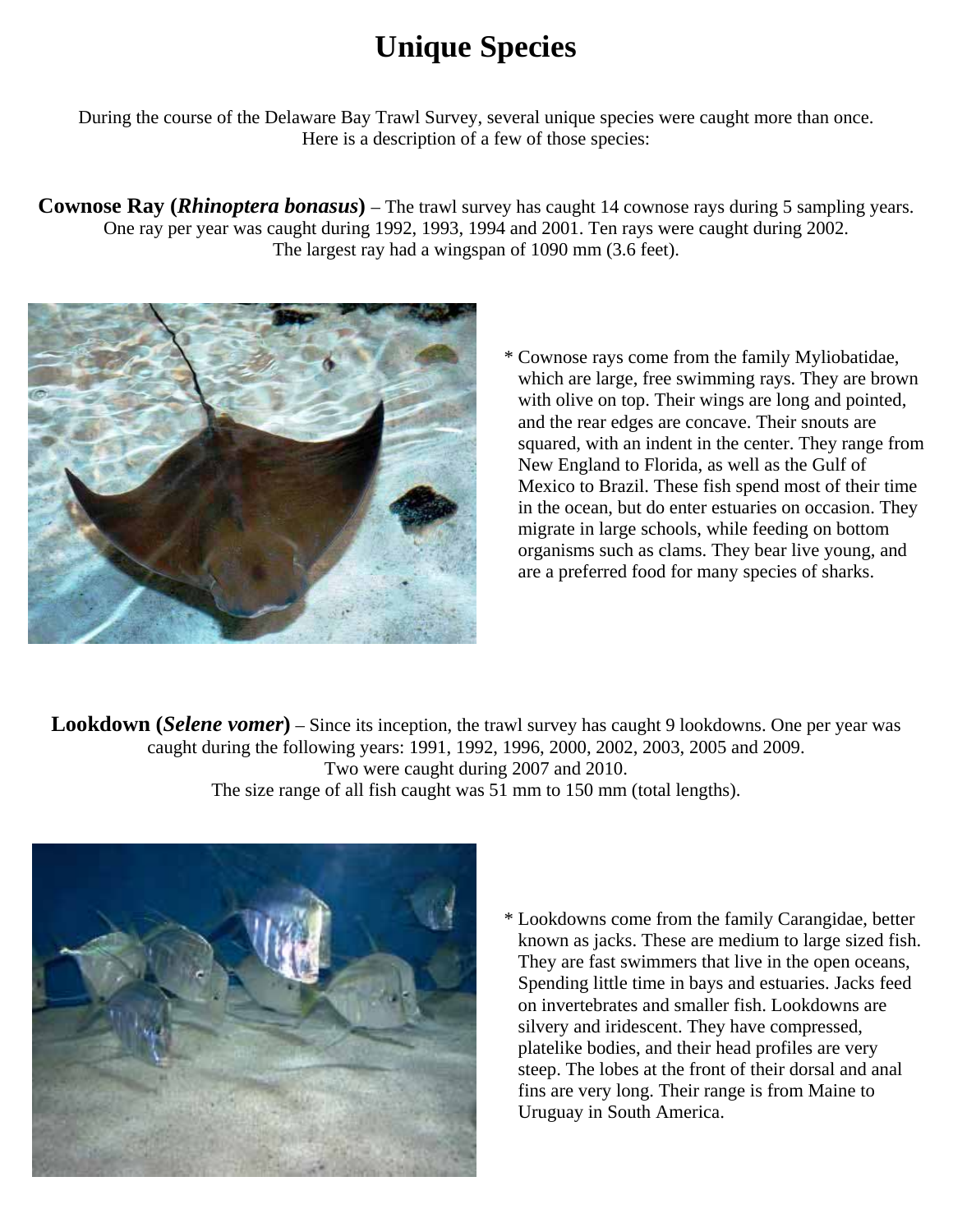**Atlantic Moonfish (***Selene setapinnis***)** – There have been 9 Atlantic moonfish caught during the trawl survey. One per year was caught during 1997, 2000, 2007 and 2009. Four were caught during 2001 and two during 2008. All moonfish were collected in the lower portion of the bay and ranged in size from 46 mm to 72 mm (fork lengths).



 \* Atlantic moonfish are also from the Carangidae family. Their appearance is similar to lookdowns, but the front rays of their dorsal and anal fins are not as elongated. Their range is from Nova Scotia to Uruguay.

**Florida Pompano (***Trachinotus carolinus***)** – Over the course of the trawl survey, biologists have caught 4 Florida pompanos. One per year was caught in 2000, 2007 and 2009. Two were caught in 1998. The largest Florida pompano caught had a total length of 175 mm.



 \* Also from the Carangidae family, Florida pompanos are silver with bluish tops. They are deep bodied. They are an important food fish, and are found from Massachusetts to Brazil.